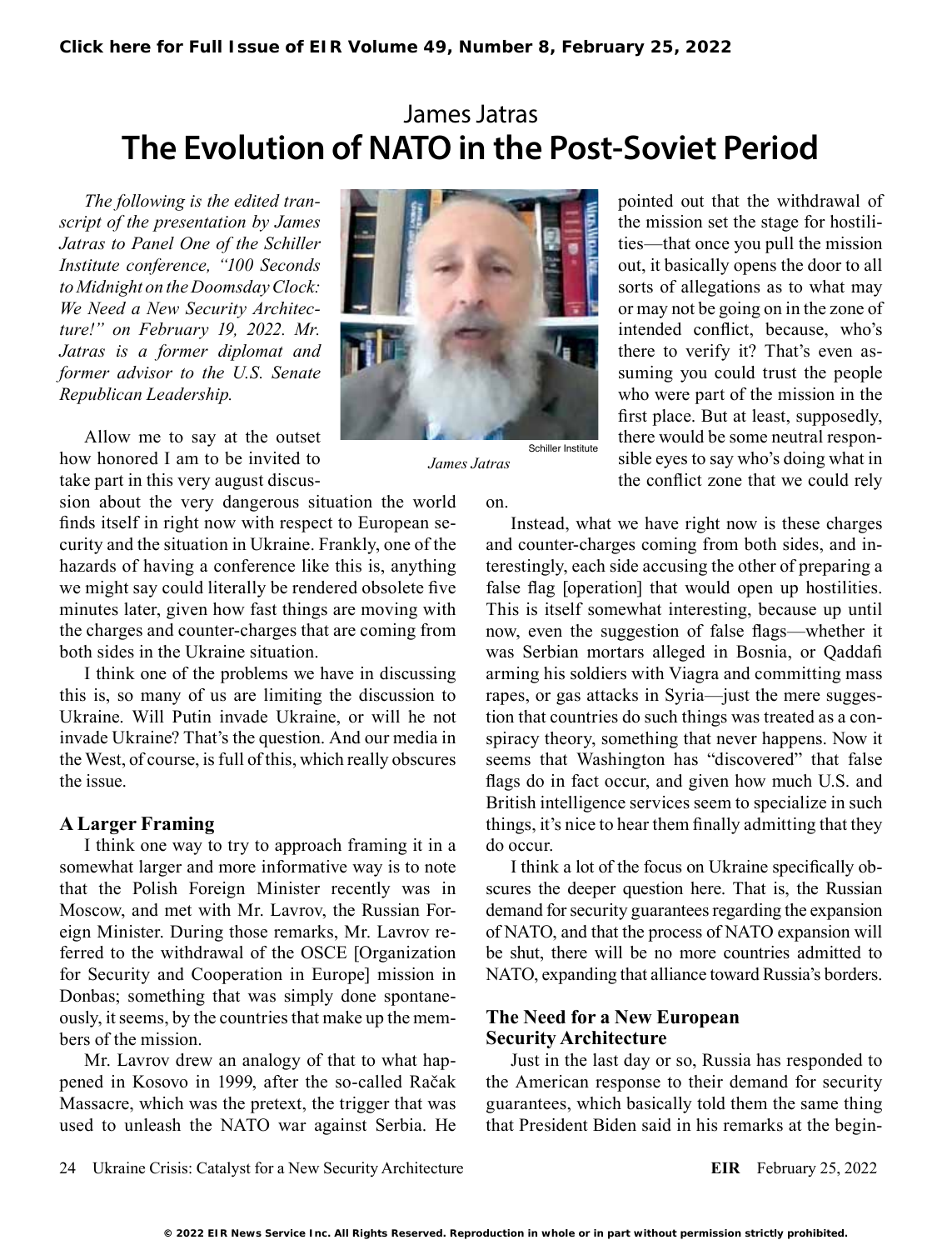ning of the week: No way! No way are we going to discuss that with the Russians. We'll talk about secondary issues, we'll talk about confidence-building measures, we'll talk about what forces may or may not be deployed and verification and things of this sort. But on the core demand that Moscow has about NATO expansion, Washington is saying, "Absolutely not! It's not even up for discussion." In the response, the Russians said that they essentially now have no choice but to resort to what they referred to as "military-technical measures" to ensure their own security against the unwillingness of the West to address those security concerns.

We're waiting now to see, I think we're in a kind of a *sitzkrieg*, waiting to see what the next step is going to be from either side. One of my concerns as this whole crisis has unfolded, is the prospect that however much time the Russians take before they come back with their next measures, this leaves the door open to some kind of a provocation, some kind of a false flag in eastern Ukraine, where it will be then claimed that Moscow has begun its assault on Ukraine, that there is now an invasion, the long predicted Russian invasion of Ukraine.

In fact, I think too many neutral observers, or even some who are somewhat favorable toward Moscow, have been a little too quick to start chortling, "Oh well, look how they got sort of wrapped up in their own propaganda, predicting an invasion. Well, Wednesday has come and gone; the invasion hasn't happened." Let's wait and see what happens. I think we're going to see a little bit more ebb and flow between the two sides before something happens. But I think we're looking at the likelihood that something rather drastic will occur, unless diplomacy really pulls a rabbit out of its hat here, which really means that the Western powers have to come off their high horse and address Moscow's concerns. They don't show any signs of doing that.

I think, in order to fully appreciate how we got to where we are today, we really have to go back to the time of the break-up of the Soviet Union and the Warsaw Pact, and the assurances that Moscow was given that NATO would not expand further east. Of course, it's become very fashionable in the Western media and in Western circles to say, "No such assurances were given"; or, "The Russians did not ask for such assurances." Of course, there's plenty of material out there to show that such assurances were given, certainly in a way that the Russians took as a gentlemen's agreement that this was not going to be done.

In fact, let's remember, at the time of the reunification of Germany, there was even the question of whether NATO would extend into the former East Germany, within the new German borders. That was a major concession on Moscow's part, to say, "Yes, a united Germany would be fully within NATO, and there would no question about that." When you make that concession, it's understood to start with, that yes, that's where it ends. Plus, whatever other language was given to them at the time about further expansion.

Then, we saw during the Clinton administration that Bill Clinton saw it was going to be good politics, in Illinois in particular among the Polish community, to promise NATO expansion. Because he was also afraid that Bob Dole, the Republican candidate (who was no less of a war monger than anyone else in either party), was fully willing to play that card. So, he decided to do it himself, so Czechia and Poland and Hungary were admitted to the alliance.

### **The Pretense of NATO as a Defensive Alliance Is Over**

It was at that point that I think we can say that any pretense NATO had of being a defensive alliance ended. Let's remember the words of the former chairman of the Foreign Relations Committee, Dick Lugar of Indiana, that NATO had a choice to go either out of area, or out of business. The right choice would have been out of business. The reason for NATO no longer existed; there was no longer a Soviet Union, no longer a Warsaw Pact, no real defensive need against anybody in the East. The door was open for a reintegration of the European continent that had not existed since August of 1914. The long war of 1914 to 1945 was finally over; the Cold War was finally over. We could get back into a Europe that was united and putting itself finally back on the road of progress.

That did not happen. What we saw instead was that people in Washington from both parties saw the opportunity for what amounts to global domination, to this kind of Trotskyite, quasi-Bolshevik mentality that we are the vanguard of all of the rest of humanity. And we will impose the one and only true doctrine, instead of "peace, progress, and socialism" as the Soviet Union